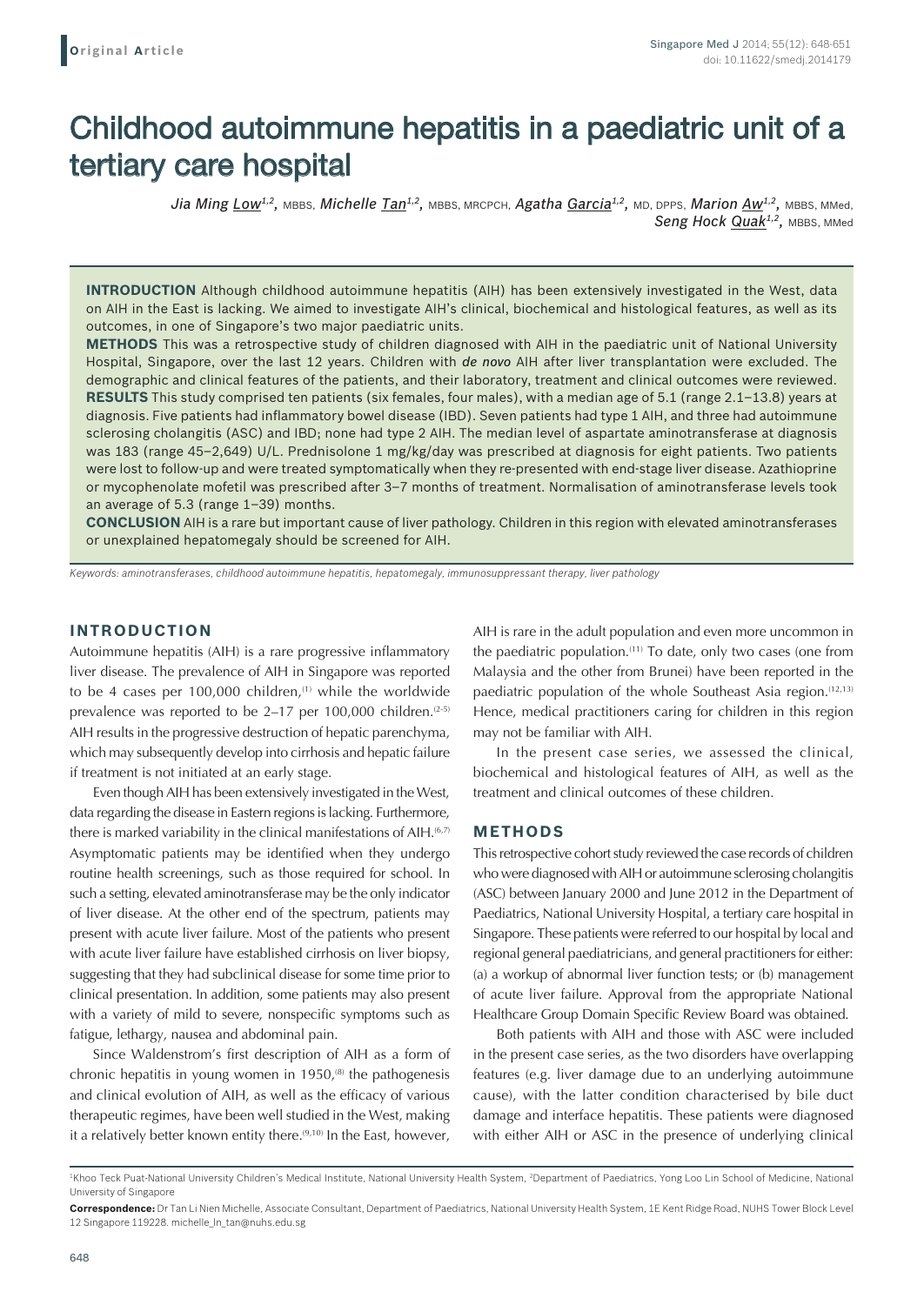|  |  |  | Table I. Demographics and clinical characteristics of the patients ( $n = 10$ ). |  |  |  |  |  |
|--|--|--|----------------------------------------------------------------------------------|--|--|--|--|--|
|--|--|--|----------------------------------------------------------------------------------|--|--|--|--|--|

| <b>Characteristic</b>        | No. of patients          | <b>Characteristic</b>           | No. of patients    |
|------------------------------|--------------------------|---------------------------------|--------------------|
| Gender                       |                          | Prolonged prothrombin time      | 4                  |
| Female                       | 6                        | <b>ESR</b>                      | 6                  |
| Male                         | $\overline{4}$           | ESR value* (mm/hr)              | $37(8-117)$        |
| Age* (yrs)                   | $5.1(2.1-13.8)$          | Anaemia                         | 7                  |
| <b>Ethnicity</b>             |                          | Haemoglobin                     | 10                 |
| Malay                        | $\overline{4}$           | Haemoglobin level* (g/dL)       | $10.9(2.4-13.6)$   |
| Chinese                      | 3                        | Leucocytosis and thrombocytosis | 6                  |
| Indian                       | $\overline{2}$           | Leucocyte                       | 10                 |
| Bangladeshi                  | $\mathbf{1}$             | Leucocyte count* $(x 10^9/L)$   | $11.4(7.2 - 53.2)$ |
|                              |                          | Platelet                        | 10                 |
| <b>Type of AIH</b>           |                          | Platelet count* (× 109/L)       | 456 (151-690)      |
| Type 1                       | $\overline{7}$           | Raised IgG                      | 10                 |
| <b>ASC</b><br>IBD-associated | 3                        | $lgG$ level* $(g/dL)$           | $20.1(9.4 - 36.0)$ |
| Ulcerative colitis           | 5                        | Antibodies profile*             |                    |
|                              | 4                        | Positive ASMA                   | 6                  |
| Crohn's disease              | $\mathbf{1}$             | Positive ANA                    | 5                  |
| <b>Clinical features</b>     |                          | Positive ASMA and ANA           | $\overline{4}$     |
| Acute hepatitis              | 4 <sup>†</sup>           | Negative anti-LKM               | 10                 |
| Disease evolution prior to   | $8.8(0.5-24)$            | <b>Histology</b>                |                    |
| hospital admission* (mth)    |                          | <b>Biopsies performed</b>       | $\overline{7}$     |
| <b>Physical examination</b>  |                          | Cirrhosis                       | $\mathbf{1}$       |
| Hepatomegaly                 | 8                        | Destructive cholangitis with    | 3                  |
| <b>Laboratory features</b>   |                          | intralobular inflammation       |                    |
| (at the time of diagnosis)   |                          | Mild to moderate hepatitis      | 3 <sup>§</sup>     |
| Raised AST and ALT           | 10                       | <b>MRCP</b> performed           | 3                  |
| AST level* (U/L)             | 183 (45-2,649)           |                                 |                    |
| ALT level* (U/L)             | $173(36-1,461)$          | <b>Treatment</b>                |                    |
| Raised GGT                   | 9                        | Treatment to induce remission   | $\overline{7}$     |
| GGT level* (U/L)             | 261 (14-604)             | Defaulted on treatment          | 3                  |
| Hypoalbuminaemia             | $\overline{\mathcal{L}}$ | <b>Outcome</b>                  |                    |
| Serum albumin level* (g/L)   | $39(22 - 47)$            | Clinical remission              | $\overline{7}$     |

\*Data is presented as median (range). †One of the four patients defaulted on treatment and presented 40 months later with end-stage liver disease. ‡Three patients were negative for conventional antibodies (i.e. ANA, ASMA and anti-LKM, but had elevated IgG titres). §Of the three patients, one had multinucleated giant cells and portal lymphoplasmacytic infiltrates with positive ASMA antibodies. AIH: autoimmune hepatitis; ALKM: anti-liver kidney microsomal; ALT: alanine transferase; ANA: antinuclear antibodies; ASC: autoimmune sclerosing cholangitis; ASMA: anti-smooth muscle antibodies; AST: aspartate aminotransferase; GGT: gamma-glutamyl transpeptidase; IBD: inflammatory bowel disease; ESR: erythrocyte sedimentation rate; IgG: immunoglobulin G; MRCP: magnetic resonance cholangiopancreatography

conditions (e.g. inflammatory bowel disease [IBD] and autoimmune diseases), biochemical evidence of liver disease, and/or serological features of autoimmunity in the absence of other known causes. We excluded patients who tested positive for (a) hepatitis A, B or C; (b) Epstein-Barr virus; (c) *Cytomegalovirus*; (d) Wilson's disease or other genetically based liver diseases; and (e) other potentially hepatotoxic conditions. Children with *de novo* AIH after liver transplantation were also excluded.

The variables analysed in the present study were age, gender, other associated autoimmune diseases, clinical presentation at diagnosis, biochemical parameters of liver function (i.e. aminotransferases, bilirubin, gamma-glutamyl transpeptidase, alkaline phosphatase, prothrombin activity and albumin), serum immunoglobulin levels, autoimmunity markers, histology, treatment, need for liver transplant and clinical outcome. The clinical presentations of the patients were analysed and grouped following confirmation of the diagnosis. The categories of clinical presentation were: (a) incidental finding; (b) acute (i.e. having symptoms similar to that of acute viral hepatitis); (c) chronic (i.e. ascites, hepatomegaly, splenomegaly and jaundice were observed); and (d) fulminant hepatitis. The patients were then classified according to whether they tested positive for type 1

antibodies (i.e. antinuclear antibodies and/or anti-smooth muscle antibodies [ASMAs]) and type 2 antibodies (i.e. anti-liver kidney microsomal [anti-LKM]). The liver biopsy results of the patients were also analysed. Repeat biopsies were not routinely performed among the patients in the present study.

In the present study, remission was defined as an improvement in aminotransferase and immunoglobulin G (IgG) levels, with negative or extremely low titre autoantibodies, and relapse was defined as an increase in serum aminotransferase levels after remission has been achieved.

## **RESULTS**

A total of ten patients were diagnosed with AIH or ASC in our hospital over a period of 12 years. The majority of these patients was female  $(n = 6)$ . Of the ten patients, five had IBD. The most common finding on physical examination at presentation was hepatomegaly (observed in eight patients). Five of these eight patients who presented with hepatomegaly had a concomitant enlarged spleen. Complement assays with complements C3 and C4 were performed for four patients, in whom systemic lupus was suspected; low complement levels were noted in only one patient. The clinical and biochemical characteristics of the patients are presented in Table I.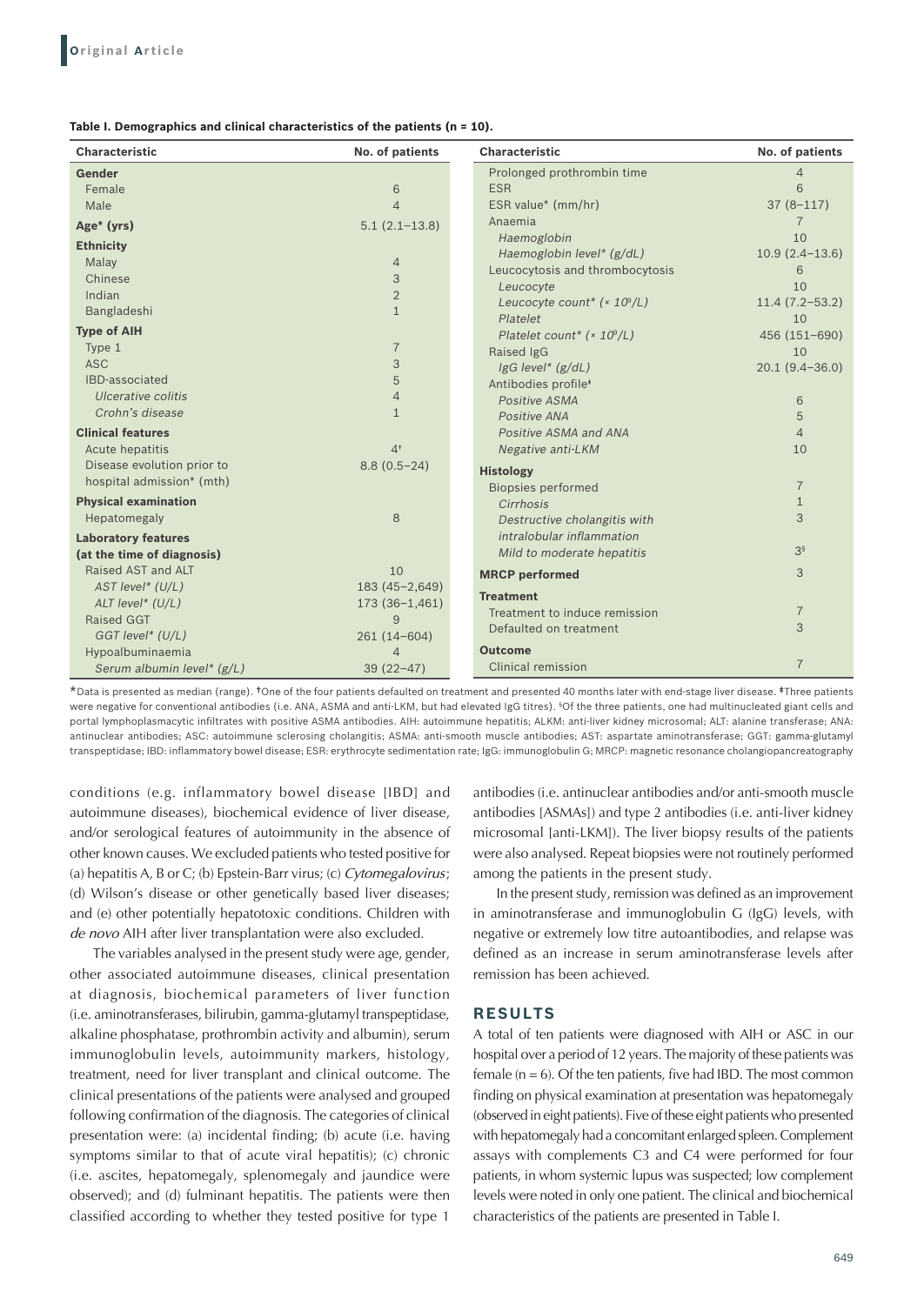In the present study, seven patients had biopsies done at diagnosis. No biopsy was done for the other three patients, as they had either acute liver failure  $(n = 1)$  or decompensated endstage liver disease  $(n = 2)$ . Biopsies are not typically routinely done for patients with these conditions, as in such cases biopsies would not be able to provide additional information for diagnosis (e.g. usually hepatic necrosis would be seen on biopsies of patients with acute liver failure).

Magnetic resonance cholangiopancreatography (MRCP) was performed on three patients at presentation. Of these three patients, two showed features suggestive of ASC – one had a generalised, beaded appearance of the extrahepatic and intrahepatic bile ducts, with areas of narrowing interspersed with areas of mild dilatations, and the other patient showed subtle contour irregularity in only the right intrahepatic biliary duct, which was suggestive of early beading. MRCP for the third patient did not reveal any biliary tree dilatation.

To induce remission, treatment with prednisolone 1 mg/kg/day (maximum 60 mg daily) was initiated in all ten patients. However, three patients defaulted on treatment. In the seven patients who underwent regular treatment, the prednisolone dose was gradually tapered off over a period of 2–8 weeks, while maintaining the minimum dose necessary to keep the aminotransferases (i.e. alanine transferase and aspartate aminotransferase) within the normal range. Azathioprine (0.5–2.0 mg/kg/day) was used as a corticosteroid-sparing agent, and was added if there was suboptimal response to prednisolone after 6–8 weeks of treatment, to avoid progression to cirrhosis. In refractory cases, drugs such as mycophenolate mofetil were used. One patient who presented with mild hepatic inflammation was treated with prednisolone only; her liver function tests progressively returned to normal after three months. The three patients who defaulted on treatment and subsequently presented with end-stage liver disease were on symptomatic treatment only.

Clinical remission was observed in seven patients with clinical hepatitis – they had normalisation of their liver function parameters within an average of 5.3 (range 1–39) months. Five of the six patients with positive ASMA at the time of diagnosis had negative ASMA titres 22 (range 1–81) months later. One patient with ASC developed ulcerative colitis 20 months later, and another with type I AIH developed ulcerative colitis 60 months later.

As of 2012, all except one patient (excluding the three patients with end-stage liver disease/acute liver failure) required a minimal quantity of prednisolone and azathioprine/mycophenolate mofetil to maintain clinical and biochemical remission. One of the three patients with end-stage liver disease/acute liver failure received a cadaveric liver transplant, but died 23 months later from chronic allograft rejection. Although cirrhosis was present in three of the ten patients at diagnosis, mortality was observed to be low and a majority of the patients remained clinically stable with a good quality of life with the use of long-term treatment.

### **DISCUSSION**

Although the number of patients in our case series is small, the results obtained appear to be similar to those described by other authors;(14,15) there was a predominance of female patients and heterogeneity of clinical presentation (ranging from incidental findings and cases masquerading as acute viral-like hepatitis to cases of end-stage liver disease).

As observed in other case series, the presence of other autoimmune conditions, such as ulcerative colitis, vitiligo, diabetes mellitus and vasculitis, can be associated with AIH/ASC.<sup>(16,17)</sup> In the present case series, five of our patients had IBD (four with ulcerative colitis and one with Crohn's disease). This proportion is relatively higher than that reported in Western studies. In Gregorio et al's study, only three of the 52 children had ulcerative colitis with AIH/ASC,<sup>(14)</sup> and in a Norwegian case series by Olbjorn and Sanengen, only four cases of IBD (two with ulcerative colitis and two with Crohn's disease) were reported among their 18 patients with AIH/ASC.<sup>(15)</sup> Hence, we suggest that clinical suspicion for AIH/ASC be raised in patients in our local population with autoimmune conditions and raised liver enzymes.

At present, none of the patients included in the present case series had had genetic studies performed, as genotyping is not required to render a diagnosis of AIH/ASC. However, consanguineous parentage was reported in one patient, lending some weight to the hypothesis that a combination of one or more genes, combined with environmental factors, may play a role in the aetiology of AIH/ASC. Although the genetic pattern of AIH/ASC has not been clearly established to date, an increased frequency of human leucocyte antigen- (HLA-) A1, B8 and DR3/DR4 have been observed in patients with type 1 AIH.<sup>(18)</sup> In Caucasians, type 1 AIH was found to be strongly associated with HLA-DR3 and HLA-DR4 serotypes, whereas in the Japanese, it was found to be primarily associated with the HLA-DR4 serotype.<sup>(19)</sup> Further studies need to be conducted to shed light on the pathogenesis of AIH/ASC, as its aetiology is currently unknown.

Children with AIH/ASC usually respond favourably to immunosuppressive treatment with corticosteroids, with or without azathioprine/mycofenolate mofetil. This was also observed in the present case series, where a majority of our patients required only a minimal quantity of immunosuppressants to maintain a state of stable remission. Nonetheless, children with AIH/ASC may develop liver cirrhosis and some may even require liver transplantation if the disease progresses. As seen in the three patients in our study who defaulted on follow-up, the progression to end-stage liver disease was more rapid than that of the patients who were on immunosuppressant therapy. Therefore, early diagnosis and improved treatment strategies are imperative for better prognosis for children with AIH/ASC.

The present case series was not without limitations. Firstly, as it was a retrospective study that involved the review of case records, it depended, to some extent, on the accuracy of the documentation of these case records. Secondly, even though it is the largest case series published to date on AIH/ASC in Southeast Asia, the number of cases is still relatively small. Given the relatively sparse prevalence of AIH/ASC and the small number of cases seen, we are unable to compare and contrast the indications and choice of treatment, which would include the reasons for the modalities chosen for the patients. However, it is precisely the